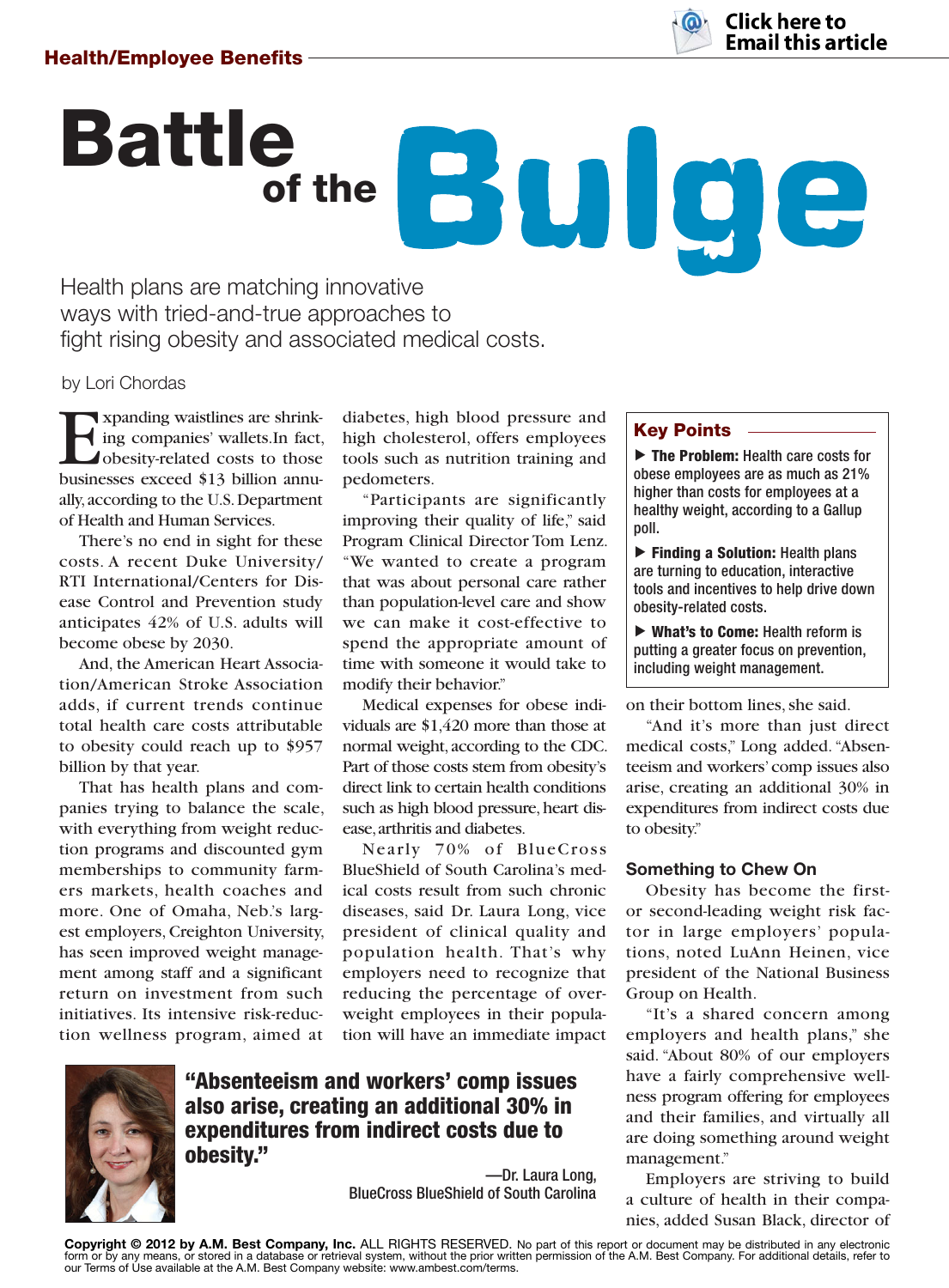South Carolina Blues' clinical quality and population health.

"Our role is to help them put together wellness committees and other initiatives to grow a healthy workplace," she said. "Companies now are improving food offerings in their cafeterias and vending machines, subsidizing healthy choices by increasing costs of lessnutritional options, offering walking trails and holding contests to engage employees."

#### **Balancing the Scale**

Health reform may help trim the fat off obesity-related costs.

"That's because there's a greater focus on prevention and being able to reach individuals earlier," said Paul Coppola, who heads up Aetna's wellness programs, strategy and development. "Reform helps with that positioning because it's about bringing services and greater access to individuals."

Added Heinen, "Reform has been



## **Health reform "has been very supportive of wellness initiatives and those to manage health risks like obesity."**

—LuAnn Heinen, National Business Group on Health

very supportive of wellness initiatives and those to manage health risks like obesity. The increase in allowable incentives from 20% of premium to 30% beginning in 2014 signals an understanding that incentives are quite valuable."

The bottom line is that "we want to provide the right tools and services to our members because it's hard to change behaviors and lifelong patterns," Long noted.

"We can only change health with medicine about 15% of the time; a certain percentage is impacted by things like genetics that we can't control," Long added.

"But  $40\%$  of a person's health is

behavioral, and employers and health plans are looking at things like incentives, gaming and social connections to impact those behaviors."

#### **Learn More**

**Aetna Health and Life Insurance Co. A.M. Best Company #** 08189 **Distribution:** Brokers, consultants, retail

**BlueCross BlueShield of South Carolina A.M. Best Company #** 01727 **Distribution:** Independent agents, brokers, consultants, direct sales reps, direct

For ratings and other financial strength information visit *www.ambest.com*

# **Reaping Rewards**

Financial incentives are encouraging individuals to shed pounds.

WellPoint members and employees can earn health credits by engaging in activities or making health and lifestyle changes. Health credits can be used as reduced premiums, health savings account contributions or gift cards.

The incentives are paying off. During the first year of the program, WellPoint's own workforce saw a slight decline in its overall obesity rate and a 14% increase in participants' self-reported exercise rate.

The 2010 U.S. health care reform law specifically addressed the use of incentives, allowing employers to charge obese workers 30% to 50% more for

health insurance if they decline to participate in a qualified wellness program. The law also allows for "carrots and sticks" to persuade Medicare and Medicaid enrollees to see a primary care physician about losing weight, and funds community demonstration programs for weight loss.

**The 2010 U.S. health care reform act said employers can charge obese workers 30% to 50% more for health insurance if they decline to participate in a qualified wellness program.**

This year, according to a Society of Human Resource Management study of 550 randomly selected member companies, the percentage of employers offering wellness bonuses climbed more than 50% since 2008. Health risks like obesity and smoking are the prime targets of those efforts.

The biggest challenge to weight loss initiatives, however, is a person's willingness to make changes, said Paul Coppola, who heads up Aetna's wellness programs, strategy and development. "They have to feel ready. It's important to find the right path with things like motivational interviewing, creating personal relationships and rewards."

But incentives alone aren't usually enough for long-term results, he said. "You also have to find out what a person's intrinsic motivators are by discovering what they're passionate about, like family, society or their community. Those can be the greatest motivators for reaching individuals."